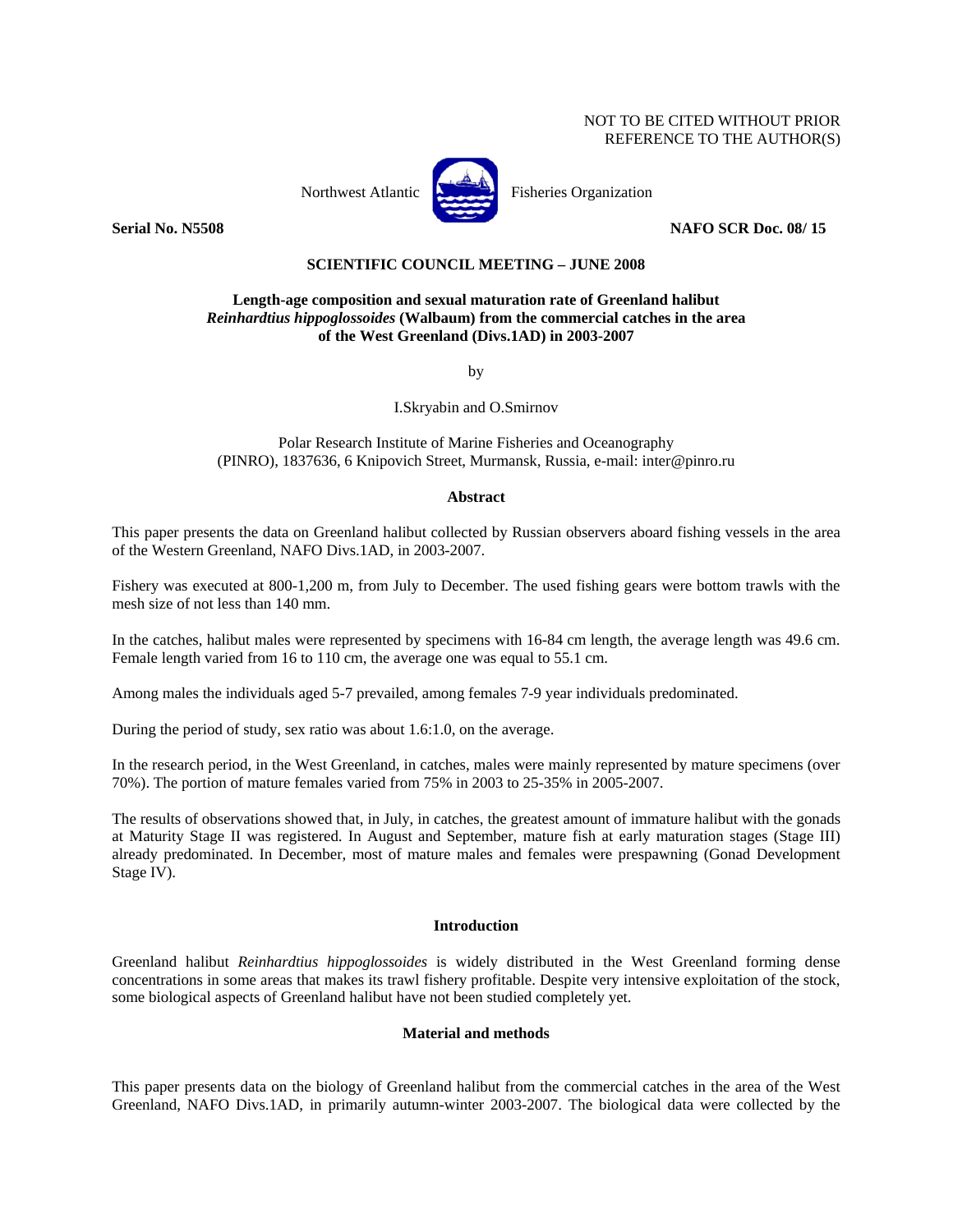observers aboard Russian fishing vessels. Analysed were the length-age and sex composition of fished concentrations, as well as the dynamics of Greenland halibut sex maturation. The period of operation of commercial vessels in the West Greenland area is given in Table 1. In the period of study, there were 55,231 measurements of Greenland halibut body length and 1,737 age readings.

Table 1 Period of operation of Russian vessels in the area of the West Greenland.

| 2007 | September-December |
|------|--------------------|
| 2006 | July-October       |
| 2005 | July-October       |
| 2004 | August             |
| 2003 | August-November    |

Ichthyological material was collected in accordance with methods applied in PINRO and NAFO. Used were the data from catches by bottom trawl with the mesh size of not less than 140 mm from 800-1,200 m layer. Length-age composition, sex ratio, the ratio of mature and immature individuals were analysed, as a whole, all over the surveyed area. The material to read age (by scale) was collected at a rate of 5-10 individuals per each length group. The length group for halibut of the Northwest Atlantic was taken to be equal to 2 cm. The age composition was calculated by the integrated keys for 2003-2007 based on the whole length distribution. To determine the stages of the development of gonads the maturity scales developed by K.Fedorov (Anon., 2004) were used. The mass maturation of fish was estimated as the maturity of 50% of fish.

## **Results**

In 2003-2007, the process of fishing was mainly executed at 800-1,200 m depths (Fig.1). The portion of halibut in the trawl catches was 99.6%. Roughhead and roundnose grenadiers prevailed in bycatch.

Length age composition The analysis of length composition of catches by Russian fishing vessels showed that, in several recent years, in Div.1A, predominating were fish from 42-44 cm modal group. In Div.1D, in the catches by Russian, Norwegian and Greenland fishing vessels, fish as long as 52, 50 and 49 cm prevailed (Jorgensen, 2007). The data from mass measurement of halibut from the catches by Russian fishing vessels in Divs.1AD, in 2003-2007 (Fig.2) indicate that, in those years, the length composition was represented by 16-110 cm fish. Males were dominated by 48-54 cm length groups and 50-57 cm length groups were prevailing among females. The average length of males was 49.6 cm, of females – 55.1 cm. The results of researches showed that the relative abundance of halibut juveniles gradually decreased and the quantity of fish with large size and age grew. Fig.2 shows that, in 2003, the portion of females with length under 40 cm was about 1.5%. In the following years, the portion of small males somewhat reduced. During five years, the percent of large females (over 60 cm) rose.

The analysis of age composition showed that, in the catches, males aged to 13 occurred, prevailing were individuals at the age of 5-7. Females were represented by fish aged to 19, 7-9 year fish was dominating (Fig.3).

*Sex ratio* According to the data having been obtained before, in autumn 1999, in Div.1D, sex ratio was 3.7:1.0 (Gorchinsky, 1999). Data analysis for 2003-2007 indicated that, in the analogous period, sex ratio in catches significantly changed and only was 1.6:1.0, in favour of males. Only in 2004, the portion of males was somewhat higher – 1.9:1.0 (Fig.4). Thus, the portion of males reduced.

*Ratio of mature and immature halibut* In autumn, in the West Greenland, the most males (over 70%) were mature. The exclusion was 2007 when that index slightly decreased and amounted to about 60% (Fig.5).

Relative quantity of mature females abruptly dropped from 75% in 2003 to 25% in 2005. In the following two years, the portion of mature females became stable and equaled to 35% (Fig.6).

*Sex maturation rate* As it was shown before, sex maturation of some males started at 6, when their length was 46-47 cm, females matured when they were 7 and had 52-53 cm length (Chumakov, 1982). Most males mature at 12-13,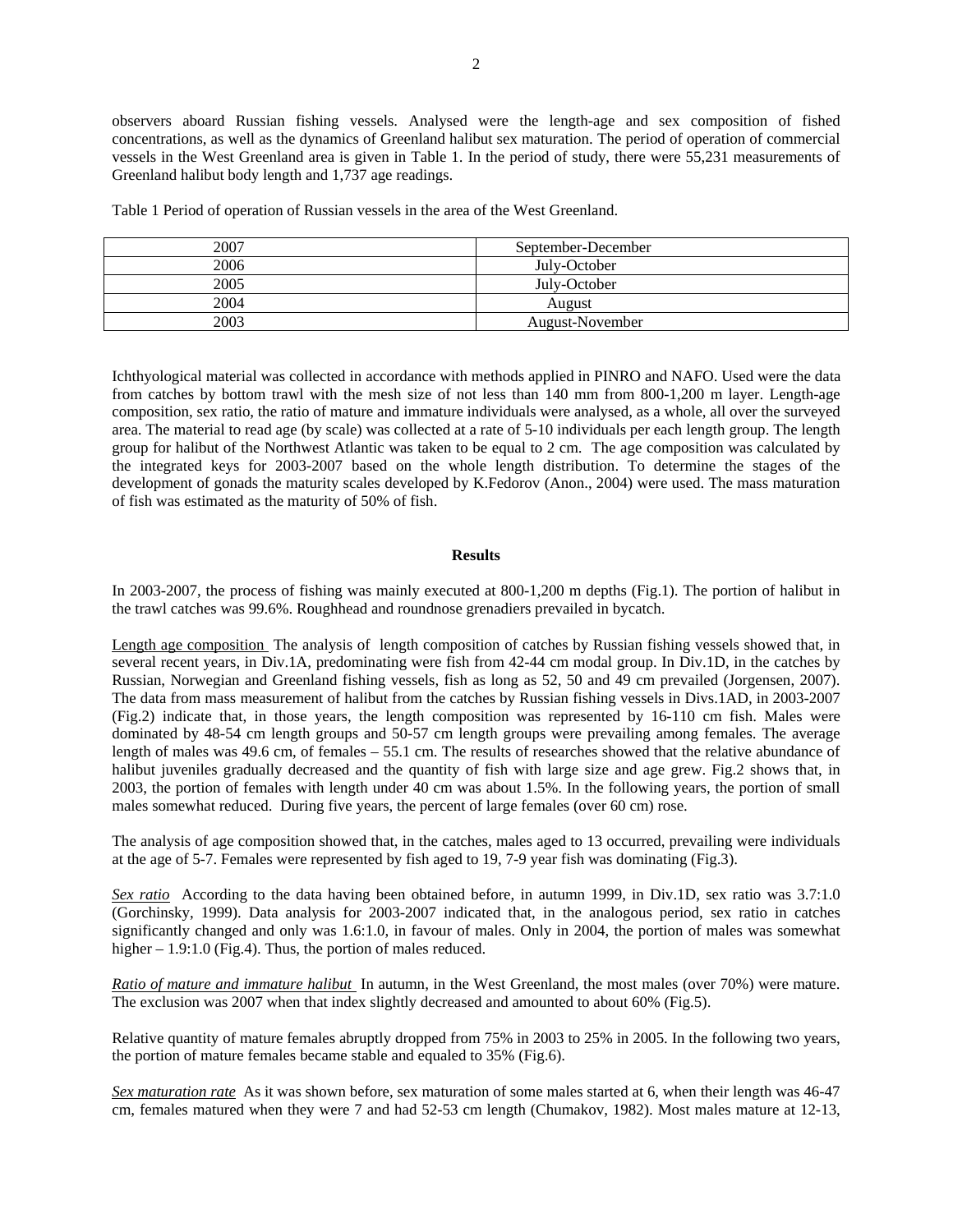females – at 16-17. The analysis of Greenland halibut maturation rate in the West Greenland area in 2003-2007 showed that mature males which occurred for the first time had the length of 30 cm and were at 5 and the mature females first found were as long as 38 cm and aged 6. Most males matured when they had the length of 38 cm and were as old as 7, females entering maturity were 8-9, with 56 cm length (Fig.7-8).

*Annual cycle of maturation* The results of observations showed that, in July, in the catches, there was the greatest relative quantity of immature halibut with gonads at Maturity Stage II. In August and September, predominating were mature fish at early maturation stages (Stage III) and some males at Stage IV of gonad development (prespawning) occurred. In December, already the bulk of mature males and females were prespawning (Stage IV of gonad development) (Fig.9). Thus, the analysis of seasonal dynamics of maturity stage ratio have corroborated the results of previous researches, according to which, in the area of the West Greenland, the spawning of Greenland halibut takes place in winter (Chumakov, 1982).

### **References**

ANON., 2004. Instructions and methodical recommendations to collect and process biological information in the seas of the European North and the North Atlantic. The 2nd Edition, revised. *M*.:*VNIRO Press*, 2004. (in Russian)

CHUMAKOV, A.K. 1982. Biology and fishery of Greenland halibut from the Northwestern Atlantic. *Ph.D. Theses*. *Murmansk*. 1982. 235 p. (in Russian)

GORCHINSKY, K.V. 2000. Age - length Composition of Commercial Catches of Greenland Halibut from Division 1D in September-October. 2000. *NAFO SCR Doc. 00/7. Ser. No. N4226*. 7 pp.

 JØRGENSEN, O.A. Assessment of the Greenland Halibut Stock Component in NAFO Subarea 0 +Division 1A Offshore + Divisions 1B-1F. 2007. *NAFO SCR Doc. 07/44*. *Serial No. N5396*. 25 pp.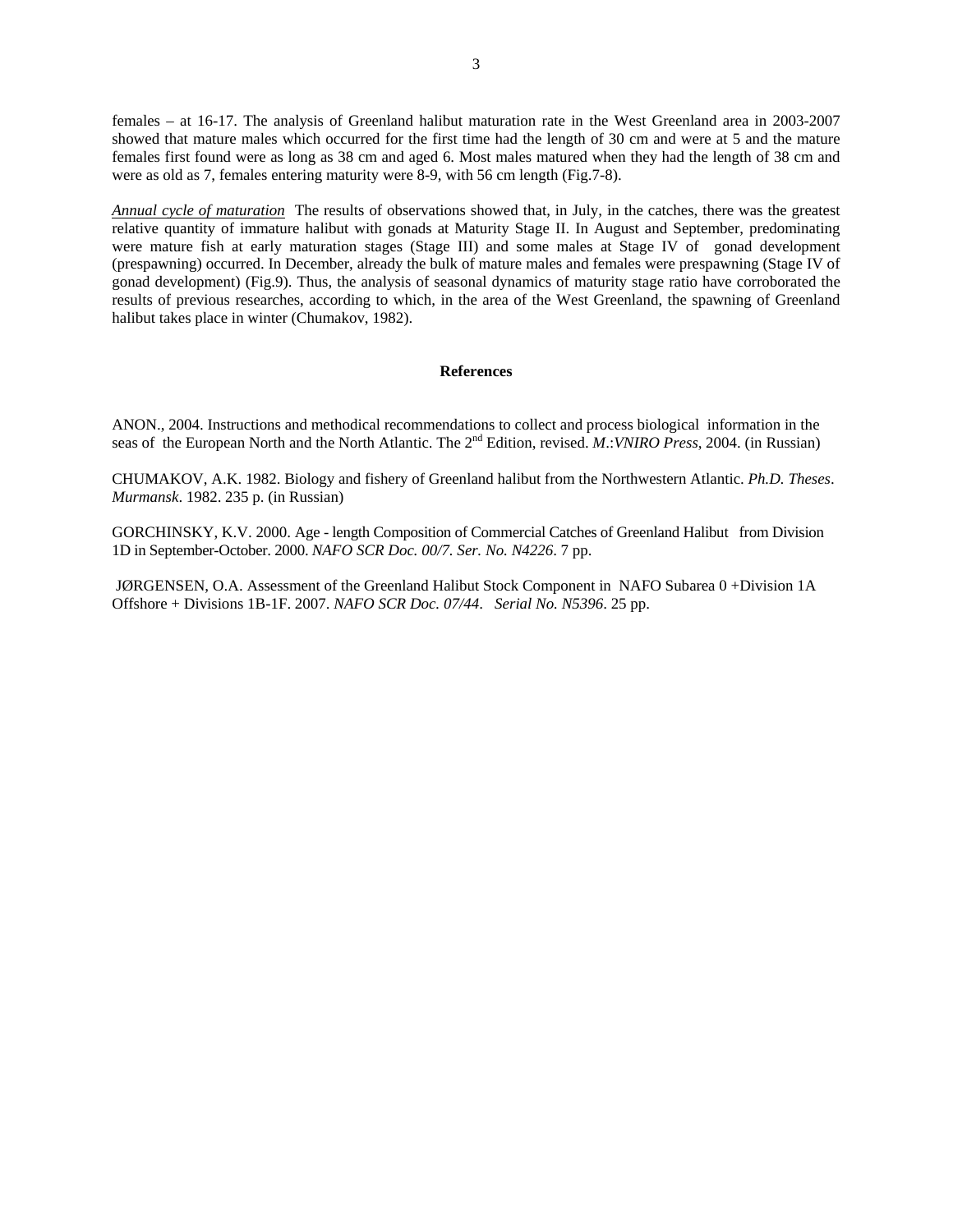

Fig. 1. Location of Russian trawlers during Greenland halibut target fishery in the West Greenland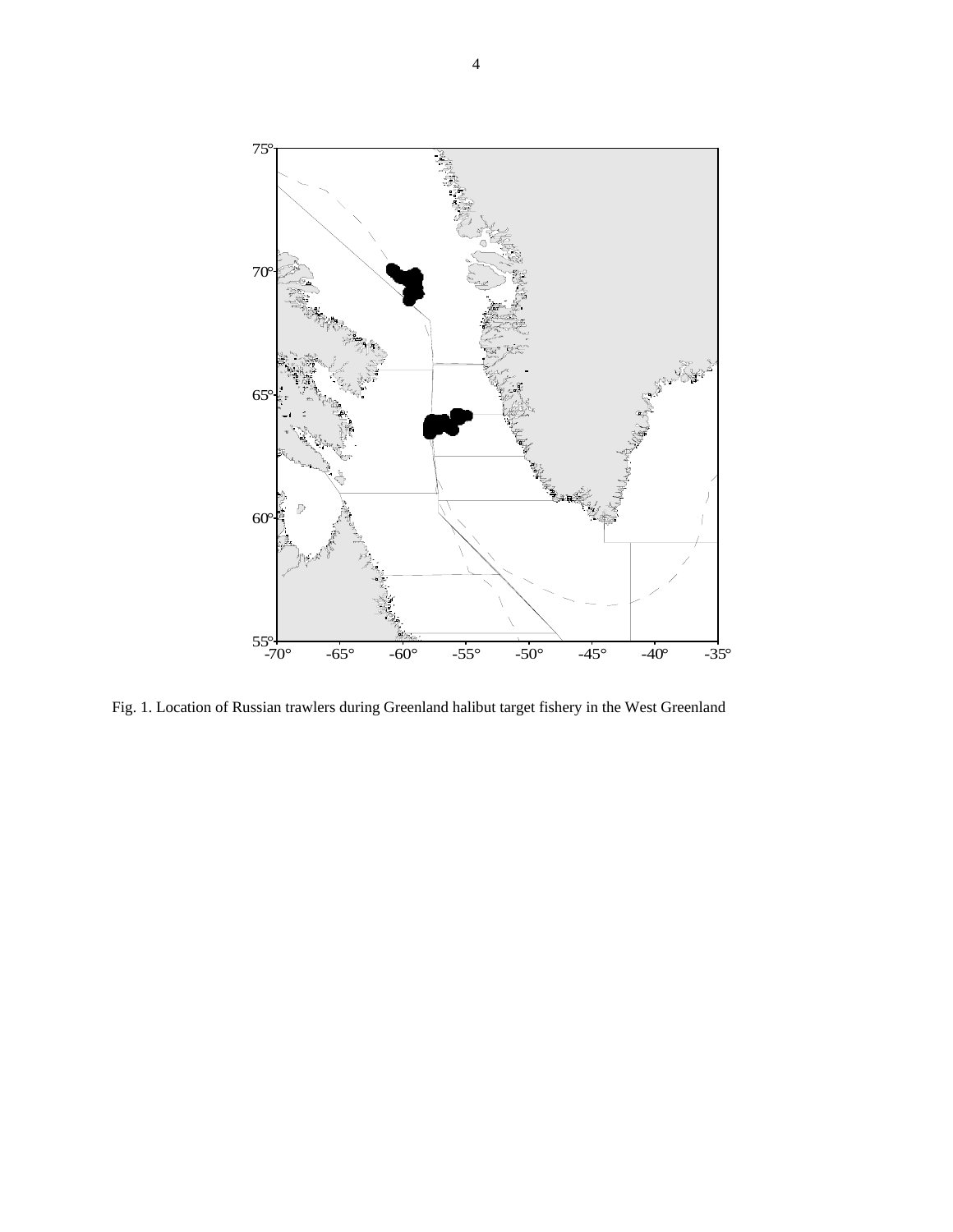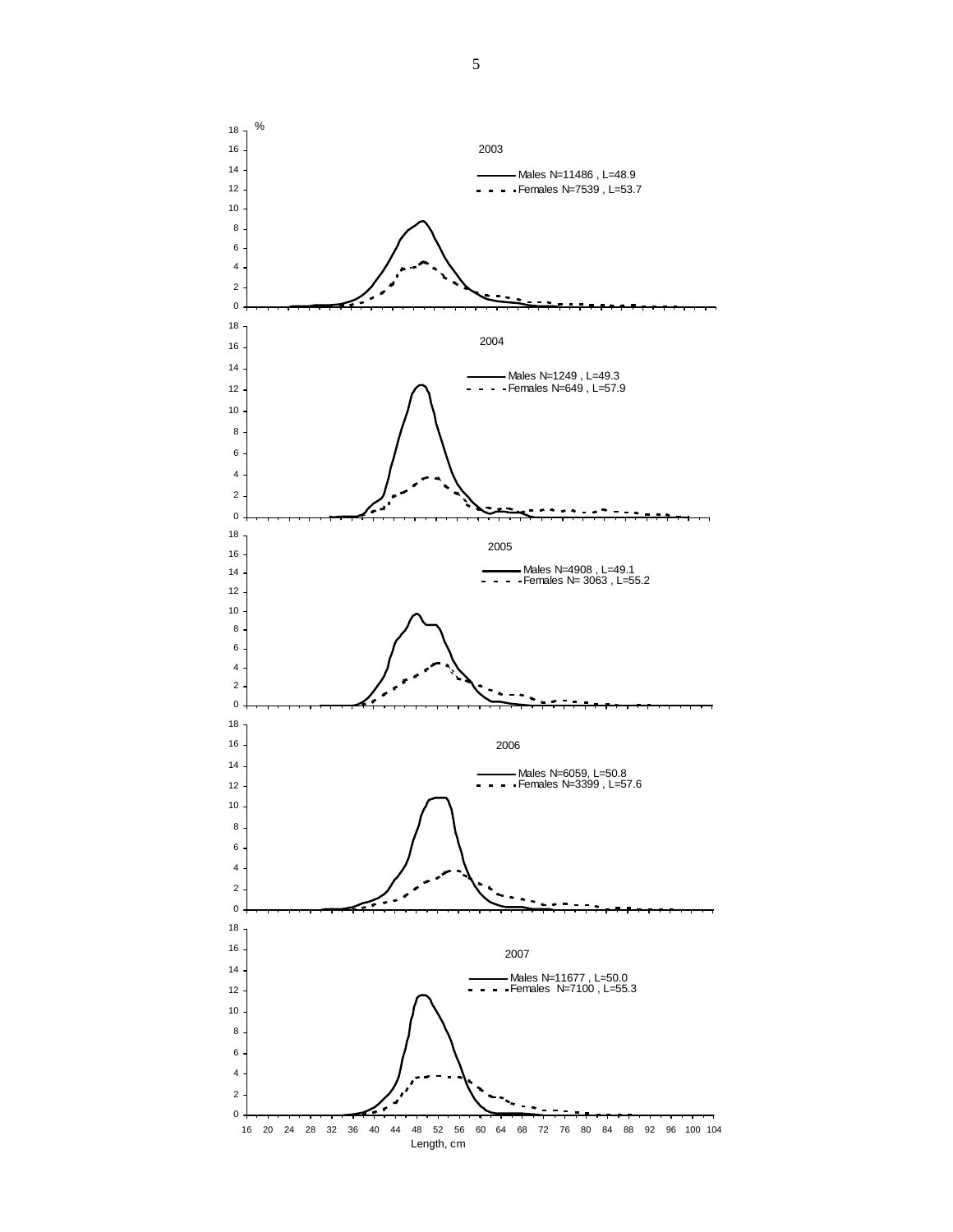

Fig.2. Length distribution of Greenland halibut in Divs.1AD, 2003-2007.





Fig.4. Sex ratio of Greenland halibut in catches in Divs. 1AD in 2003-2007.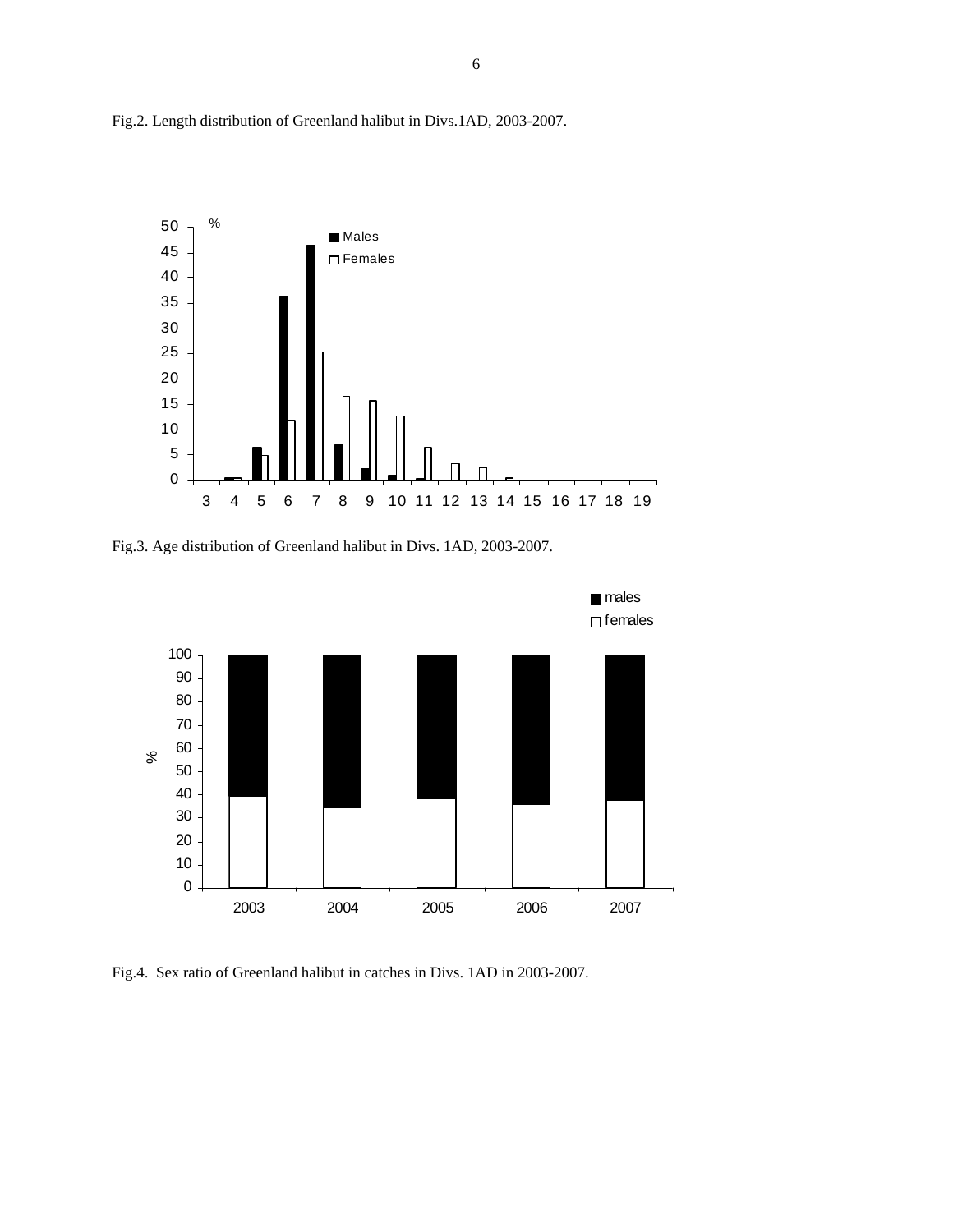

Fig.5. Percentage of Greenland halibut mature males in Divs.1AD in 2003-2007.



Fig.6. Percentage of Greenland halibut mature females in Divs.1AD in 2003-2007.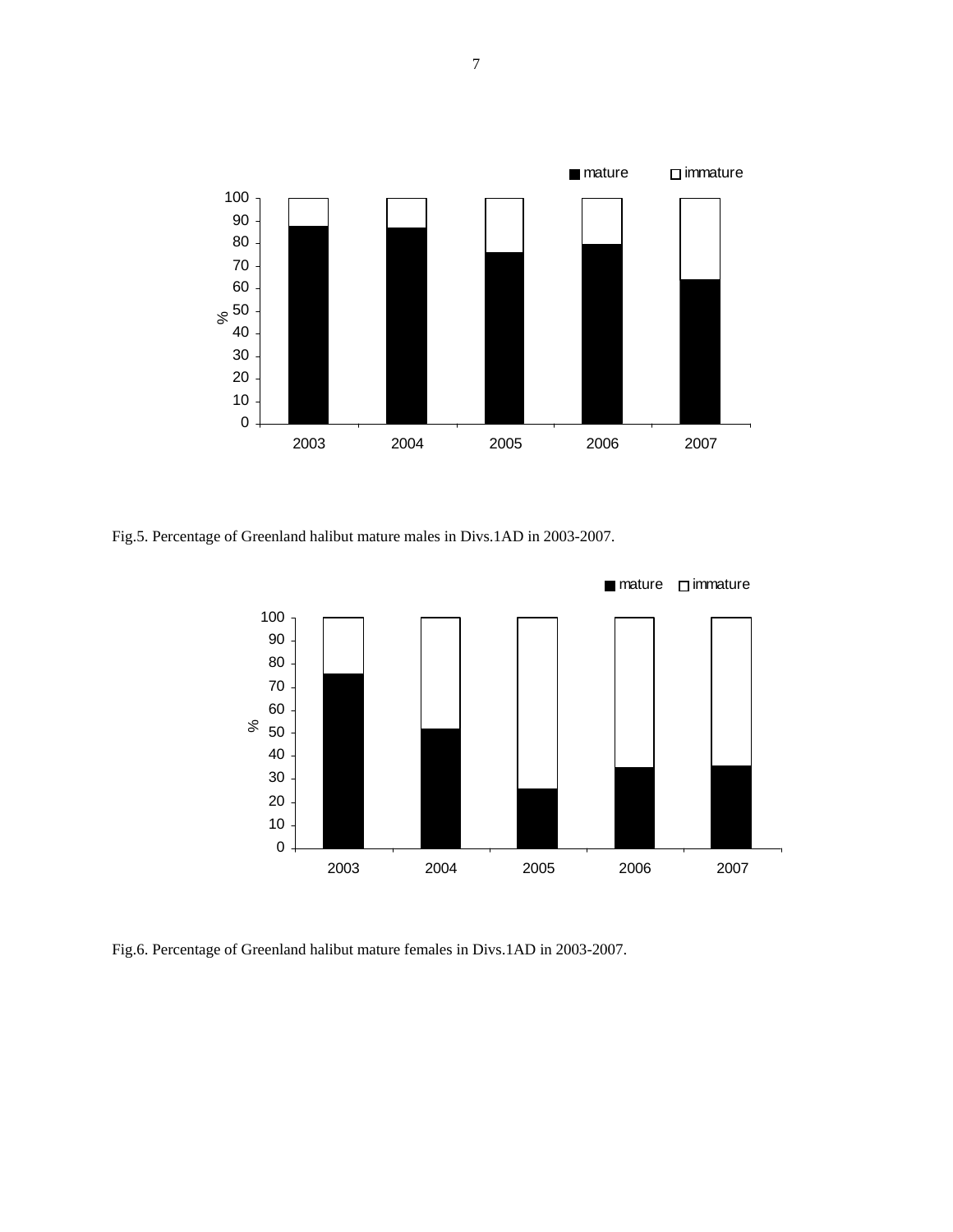

Fig.7. Halibut maturation in different length groups (2003-2007 data combined).



Fig.8. Maturation of halibut at different age (2003-2007 data combined)